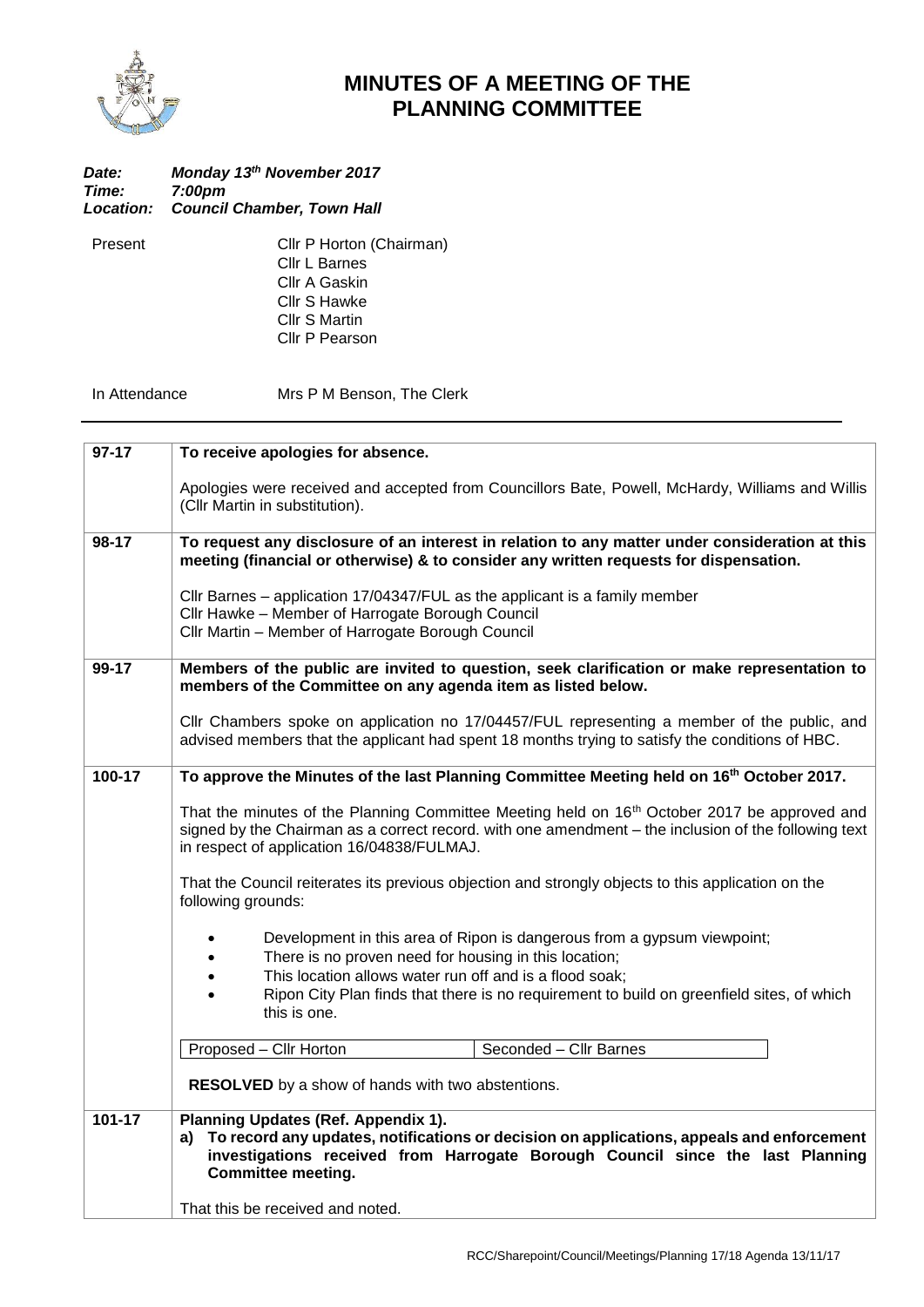|            | Proposed - Cllr Hawke                                                                                                                                                                                                                                                                                   | Seconded - Cllr Horton  |  |
|------------|---------------------------------------------------------------------------------------------------------------------------------------------------------------------------------------------------------------------------------------------------------------------------------------------------------|-------------------------|--|
|            | RESOLVED unanimously by a show of hands.                                                                                                                                                                                                                                                                |                         |  |
| $102 - 17$ | To receive Traffic Regulation Orders :-<br>Disabled Person's Parking Bay No 5 2017) which was sealed on 26 October 2017 and<br>i)<br>will come into operation on 6 November 2017.<br>Disabled Person's Parking Bay No 6 2017 any objections to be sent by letter or email<br>ii)<br>by 24 November 2017 |                         |  |
|            | That this be received and noted.                                                                                                                                                                                                                                                                        |                         |  |
|            | Proposed - Cllr Horton                                                                                                                                                                                                                                                                                  | Seconded - Cllr Pearson |  |
|            | <b>RESOLVED</b> unanimously by a show of hands.                                                                                                                                                                                                                                                         |                         |  |
| $103 - 17$ | To consider updating the committee Terms of Reference and agree appropriate action.<br>That this document be adopted with the addition of the following 11 (b) to read :-                                                                                                                               |                         |  |
|            | The Clerk 'in conjunction with the Chair' is authorised.                                                                                                                                                                                                                                                |                         |  |
|            | Proposed - Cllr Horton                                                                                                                                                                                                                                                                                  | Seconded - Cllr Pearson |  |
|            | <b>RESOLVED</b> unanimously by a show of hands.                                                                                                                                                                                                                                                         |                         |  |

## **104 -17 Consultations on Planning Applications**

Planning applications as listed below to be considered and responses agreed to the consultations being carried out by the Planning Authority:

*Details of all planning applications listed below can be viewed online prior to the meeting at:* http://www.harrogate.gov.uk/plan/Pages/New%20Plan/Find-an-application.aspx

| 17/04407/TPO  | 92 BONDGATE, RIPON, HG4 1QE<br>Crown Lift, (by 4m) and lateral reduction (by 3m) of 2 London Plane Trees, (T59 & T60)<br>within Tree Preservation Order 02/1971.<br>That this be dealt with under the principles of the new amended Terms of Reference.                 |  |
|---------------|-------------------------------------------------------------------------------------------------------------------------------------------------------------------------------------------------------------------------------------------------------------------------|--|
|               | Seconded - Cllr Hawke<br>Proposed – Cllr Horton<br><b>RESOLVED</b> by a unanimous show of hands.                                                                                                                                                                        |  |
| 17/04496/TCON | THE CONIFERS, SOUTH CRESCENT, RIPON, HG4 1SN<br>Crown Reduction (by 2 metres) of no.1 Crab Apple and (2-2.5 metres) of 1 No Laburnum<br>Tree within the Ripon Conservation Area.<br>That this be dealt with under the principles of the new amended Terms of Reference. |  |
|               | Seconded - Cllr Hawke<br>Proposed - Cllr Horton<br><b>RESOLVED</b> by a unanimous show of hands.                                                                                                                                                                        |  |
| 17/03844/FUL  | 9 DUDLEY WALK, RIPON, HG4 2PJ<br>Erection of first floor extension and alterations to fenestration.<br>That the Council do not object this application.                                                                                                                 |  |
|               | Proposed - Cllr Hawke<br>Seconded - Cllr Pearson                                                                                                                                                                                                                        |  |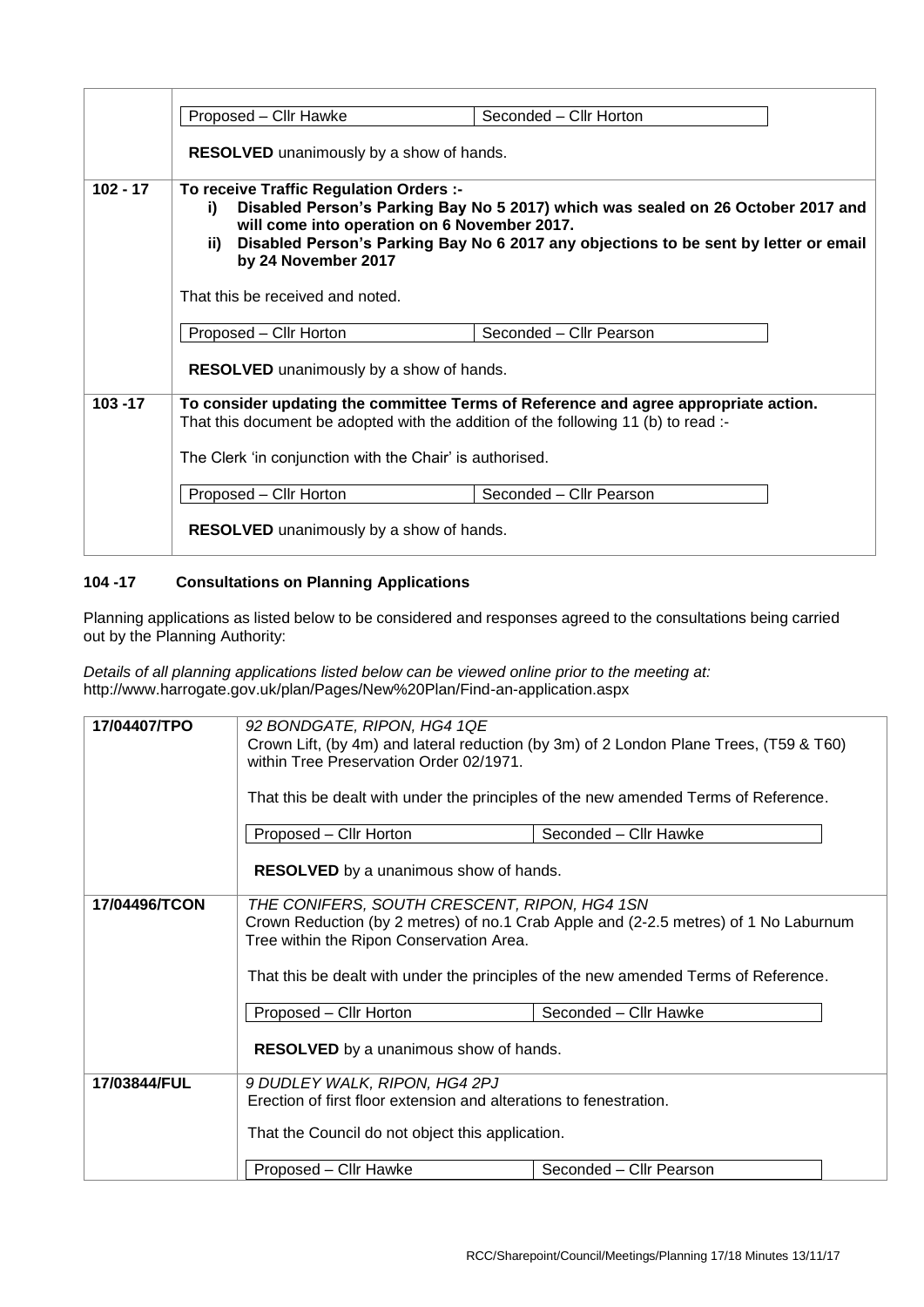|                 | RESOLVED by a unanimous show of hands.                                                                                                                                                                                                                                                                                                                                                                                                                                                                        |                        |  |
|-----------------|---------------------------------------------------------------------------------------------------------------------------------------------------------------------------------------------------------------------------------------------------------------------------------------------------------------------------------------------------------------------------------------------------------------------------------------------------------------------------------------------------------------|------------------------|--|
| 17/04371/ADV    | 7 NORTH STREET, RIPON, HG4 1JY<br>Display of 1 non-illuminated fascia sign and 1 non-illuminated hanging sign.                                                                                                                                                                                                                                                                                                                                                                                                |                        |  |
|                 | That this be dealt with under the principles of the new amended Terms of Reference.                                                                                                                                                                                                                                                                                                                                                                                                                           |                        |  |
|                 | Proposed - Cllr Horton                                                                                                                                                                                                                                                                                                                                                                                                                                                                                        | Seconded - Cllr Hawke  |  |
|                 | <b>RESOLVED</b> by a unanimous show of hands.                                                                                                                                                                                                                                                                                                                                                                                                                                                                 |                        |  |
| 17/00761/FUL    | LAND WEST OF LUPAT GRANGE PALACE ROAD RIPON HG4 1UW                                                                                                                                                                                                                                                                                                                                                                                                                                                           |                        |  |
|                 | Erection of 4 dwellings and formation of pond with associated parking, access and<br>landscaping.                                                                                                                                                                                                                                                                                                                                                                                                             |                        |  |
|                 | That the Council object to this application in the strongest terms on the grounds of residential<br>amenity; concerns about the drainage provision; that it reduces/encroaches on the<br>countryside which is in contravention of the City Plan for Ripon which is the Council's adopted<br>policy on planning. The Council have previously expressed concerns regarding the drainage<br>provision and would like to ensure that HBC officers and the Drainage Authority are satisfied<br>with the provision. |                        |  |
|                 | Seconded - Cllr Horton<br>Proposed - Cllr Martin                                                                                                                                                                                                                                                                                                                                                                                                                                                              |                        |  |
|                 | <b>RESOLVED</b> by a unanimous show of hands.                                                                                                                                                                                                                                                                                                                                                                                                                                                                 |                        |  |
| 17/04198/AMENDS | LAND OF HECKLER LANE, TO THE REAR OF FURTHERDOWN, SOUTH CRESCENT,<br>RIPON, HG4 1SN                                                                                                                                                                                                                                                                                                                                                                                                                           |                        |  |
|                 | Reserved matters application under outline, permission 15/0330/OUT for erection of one<br>detached dwelling. Alteration to former window design to match the other dormer windows<br>and provision of a conservation roof light (in lieu of window) on the east elevation.                                                                                                                                                                                                                                    |                        |  |
|                 | Cllr Hawke declared an interest as he is acquainted with the neighbour.                                                                                                                                                                                                                                                                                                                                                                                                                                       |                        |  |
|                 | That the Council do not object this application.                                                                                                                                                                                                                                                                                                                                                                                                                                                              |                        |  |
|                 | Proposed - Cllr Horton<br>Seconded - Cllr Pearson                                                                                                                                                                                                                                                                                                                                                                                                                                                             |                        |  |
|                 | <b>RESOLVED</b> by a show of hands with one abstention (CIIr Hawke who did not take<br>part in the vote on this matter).                                                                                                                                                                                                                                                                                                                                                                                      |                        |  |
| 17/04416/DVCON  | LARKHILL NURSERIES, STUDLEY ROAD TO GALPHAY LANE, RIPON, HG4 2QR                                                                                                                                                                                                                                                                                                                                                                                                                                              |                        |  |
|                 | Deletion of condition 6 (to install a car charging point) and variation of condition 7 of<br>permission 17/02957/FUL to allow opening of the café/shop from 8am Monday to Saturday                                                                                                                                                                                                                                                                                                                            |                        |  |
|                 | That the Council do not object this application.                                                                                                                                                                                                                                                                                                                                                                                                                                                              |                        |  |
|                 | Proposed - Cllr Martin                                                                                                                                                                                                                                                                                                                                                                                                                                                                                        | Seconded - Cllr Horton |  |
|                 | <b>RESOLVED</b> by a unanimous show of hands.                                                                                                                                                                                                                                                                                                                                                                                                                                                                 |                        |  |
| 17/04366/FUL    | 5 WESTMOUNT CLOSE RIPON HG4 2HU<br>Demolition of existing conservatory and erection of single and two storey extensions, first floor<br>extension and front porch.                                                                                                                                                                                                                                                                                                                                            |                        |  |
|                 | That the Council do not object this application.                                                                                                                                                                                                                                                                                                                                                                                                                                                              |                        |  |
|                 | Proposed - Cllr Hawke                                                                                                                                                                                                                                                                                                                                                                                                                                                                                         | Seconded - Cllr Gaskin |  |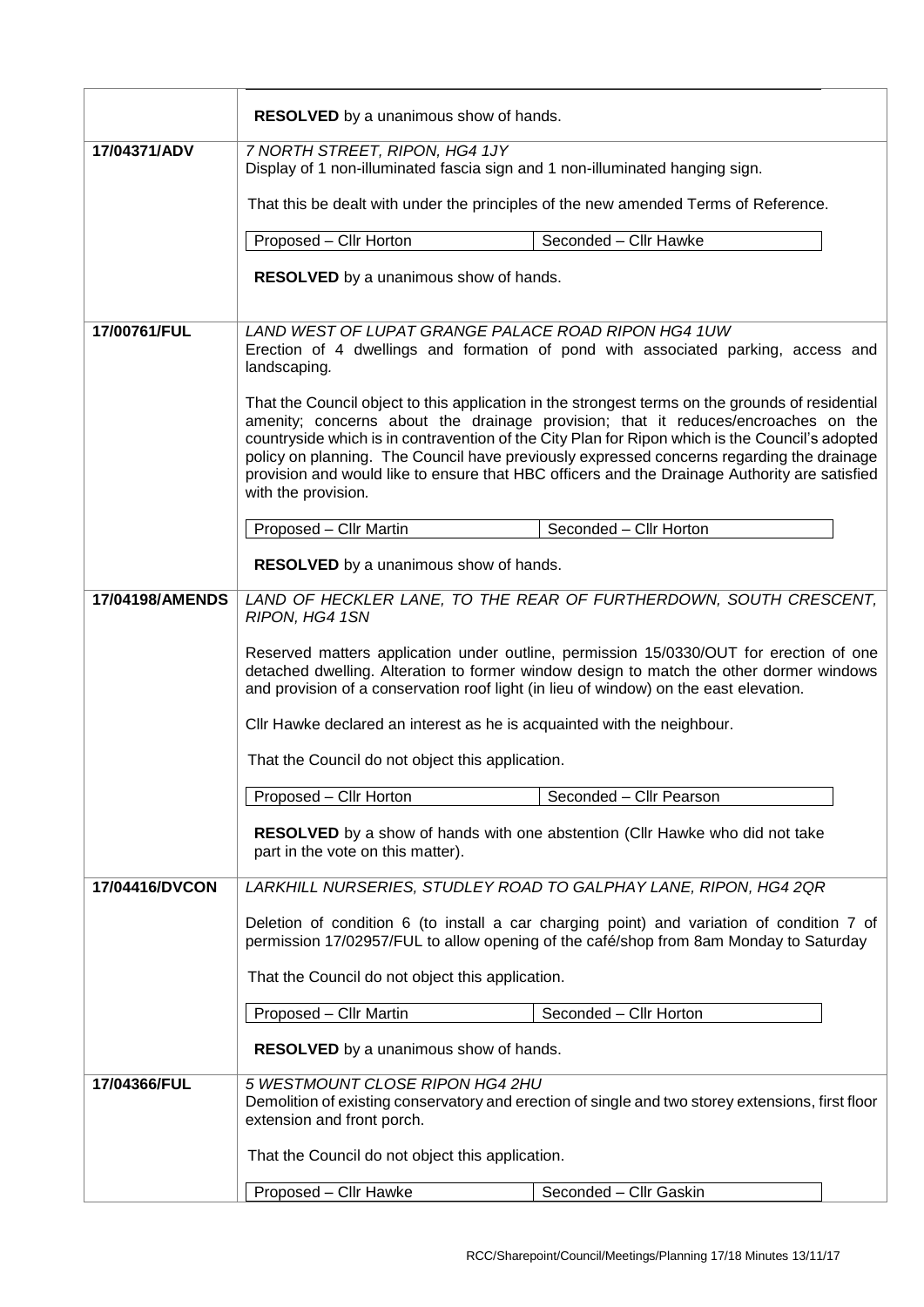|                                                                                                                    | RESOLVED by a unanimous show of hands.                                                                                                                                                                                                                                                                         |  |  |
|--------------------------------------------------------------------------------------------------------------------|----------------------------------------------------------------------------------------------------------------------------------------------------------------------------------------------------------------------------------------------------------------------------------------------------------------|--|--|
| 17/04600/LB                                                                                                        | SO BAR & EATS 6 OLD MARKET PLACE RIPON HG4 1EQ (Green King Pub Partners)<br>Listed Building Application for various internal works and erection of 2 sheds and 3 timber<br>posts with chains and festoon lighting between posts and boundary walls.                                                            |  |  |
|                                                                                                                    | That the Council do not object this application subject to the sheds being acceptable to the<br>listed buildings officer and them being suitable for the use in a conservation area. The<br>Council would like to seek assurances that the playing of live music will be subject to<br>licensing restrictions. |  |  |
|                                                                                                                    | Proposed - Cllr Martin<br>Seconded - Cllr Hawke                                                                                                                                                                                                                                                                |  |  |
|                                                                                                                    | <b>RESOLVED</b> by a unanimous show of hands.                                                                                                                                                                                                                                                                  |  |  |
| 17/04599/FUL                                                                                                       | SO BAR & EATS 6 OLD MARKET PLACE RIPON HG4 1EQ (Green King Pub Partners)<br>Erection of 2 sheds and 3 timber posts with chains and festoon lighting between posts and<br>boundary walls.                                                                                                                       |  |  |
|                                                                                                                    | That the resolution for item 17/04600/LB refers to this item.                                                                                                                                                                                                                                                  |  |  |
|                                                                                                                    | Seconded - Cllr Hawke<br>Proposed - Cllr Martin                                                                                                                                                                                                                                                                |  |  |
|                                                                                                                    | RESOLVED by a unanimous show of hands.                                                                                                                                                                                                                                                                         |  |  |
| 17/04531/LB                                                                                                        | 75 ALLHALLOWGATE RIPON HG4 1LE                                                                                                                                                                                                                                                                                 |  |  |
|                                                                                                                    | Listed Building consent for various internal works to include removal of stud walls and removal<br>of infills to chimneys. Removal of freestanding brick wall and pier, formation of new door<br>opening and doorway, erection of brick piers and timber gates.                                                |  |  |
|                                                                                                                    | Cllr Martin declared an interest as the Chair of Community House.                                                                                                                                                                                                                                              |  |  |
|                                                                                                                    | That the Council do not object this application.                                                                                                                                                                                                                                                               |  |  |
|                                                                                                                    | Seconded - Cllr Horton<br>Proposed - Cllr Hawke                                                                                                                                                                                                                                                                |  |  |
| RESOLVED by a show of hands with one abstention (Cllr Martin who did not take<br>part in the vote on this matter). |                                                                                                                                                                                                                                                                                                                |  |  |
| 17/04457/FUL                                                                                                       | 1 KINGS MEAD RIPON HG4 1EJ                                                                                                                                                                                                                                                                                     |  |  |
|                                                                                                                    | Alteration to boundary wall and fence.                                                                                                                                                                                                                                                                         |  |  |
|                                                                                                                    | That the Council do not object to this application.                                                                                                                                                                                                                                                            |  |  |
|                                                                                                                    | Seconded - Cllr Horton<br>Proposed - Cllr Barnes                                                                                                                                                                                                                                                               |  |  |
|                                                                                                                    | <b>RESOLVED</b> by a unanimous show of hands.                                                                                                                                                                                                                                                                  |  |  |
| 17/04246/FUL                                                                                                       | 2 FREEMANTLE PLACE RIPON HG4 1UR                                                                                                                                                                                                                                                                               |  |  |
|                                                                                                                    | Loft conversion to form addition living accommodation. Partial garage conversion, relocation<br>of kitchen to ground floor. Alteration to fenestration. Formation of no 6 rooflights.                                                                                                                          |  |  |
|                                                                                                                    | That the Council do not object to this application.                                                                                                                                                                                                                                                            |  |  |
|                                                                                                                    | Proposed - Cllr Hawke<br>Seconded - Cllr Barnes                                                                                                                                                                                                                                                                |  |  |
|                                                                                                                    | <b>RESOLVED</b> by a unanimous show of hands.                                                                                                                                                                                                                                                                  |  |  |
| 17/04424/FUL                                                                                                       | 14 NEWTON GARDENS RIPON HG4 1QF                                                                                                                                                                                                                                                                                |  |  |